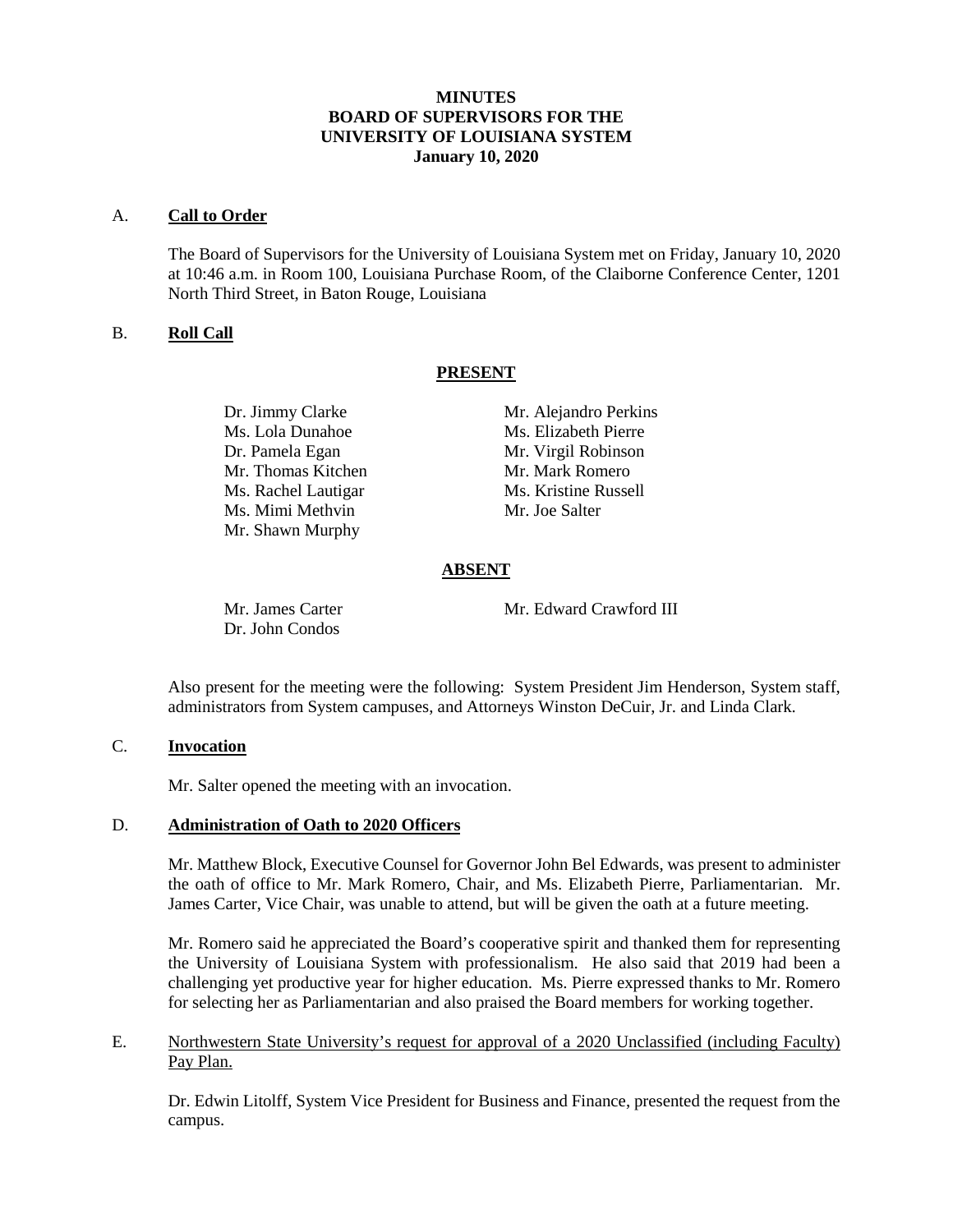Board of Supervisors for the University of Louisiana System Minutes January 10, 2020 Page 2

> Upon motion of Ms. Dunahoe, seconded by Mr. Murphy, the Board unanimously approved the following resolution:

> *NOW, THEREFORE, BE IT RESOLVED, that the Board of Supervisors for the University of Louisiana System hereby approves Northwestern State University's request for approval of a 2020 Unclassified (including Faculty) Pay Plan.*

F. University of New Orleans' request for approval to appoint Dr. Gloria J. Walker as Vice President for Business Affairs/CFO effective January 20, 2020.

University President John Nicklow introduced Dr. Gloria Walker, who said she is looking forward to assuming the role of Vice President for Business Affairs and Chief Financial Officer.

Upon motion of Mr. Robinson, seconded by Ms. Lautigar, the Board unanimously approved the following resolution:

*NOW, THEREFORE, BE IT RESOLVED, that the Board of Supervisors for the University of Louisiana System hereby approves University of New Orleans' request to appoint Dr. Gloria J. Walker as Vice President for Business Affairs/CFO effective January 20, 2020.* 

## G. **System President's Report**

#### *100 Black Men of Metro Baton Rouge*

Dr. Henderson welcomed members of the 100 Black Men of Metro Baton Rouge (The 100) to the meeting. He said that the System will be working with the organization to promote education and mentorship. Dr. Henderson invited Mr. Brace "Trey" Godfrey III, Executive Director of The 100, to introduce other members in attendance:

> Mr. Fred Sibley, Chairman and President Dr. Adell Brown, Past President Mr. Billy Duncan Mr. Don Johnson Mr. Herman Johnson Mr. Isaac Patterson Mr. Al Perkins (*also ULS Board member*) Mr. John F. Smith Mr. Michael B. Victorian

After Mr. Godfrey and Mr. Sibley said a few words about the organization, a Memorandum of Understanding between the two organizations was prepared and signed on behalf of:

| <b>University of Louisiana System</b> | 100 Black Men of Metro Baton Rouge, Ltd.         |
|---------------------------------------|--------------------------------------------------|
| ULS Board Chair – Mark Romero         | Chairman and President – Fred Sibley             |
| System President – Jim Henderson      | Executive Director – Brace B. "Trey" Godfrey III |